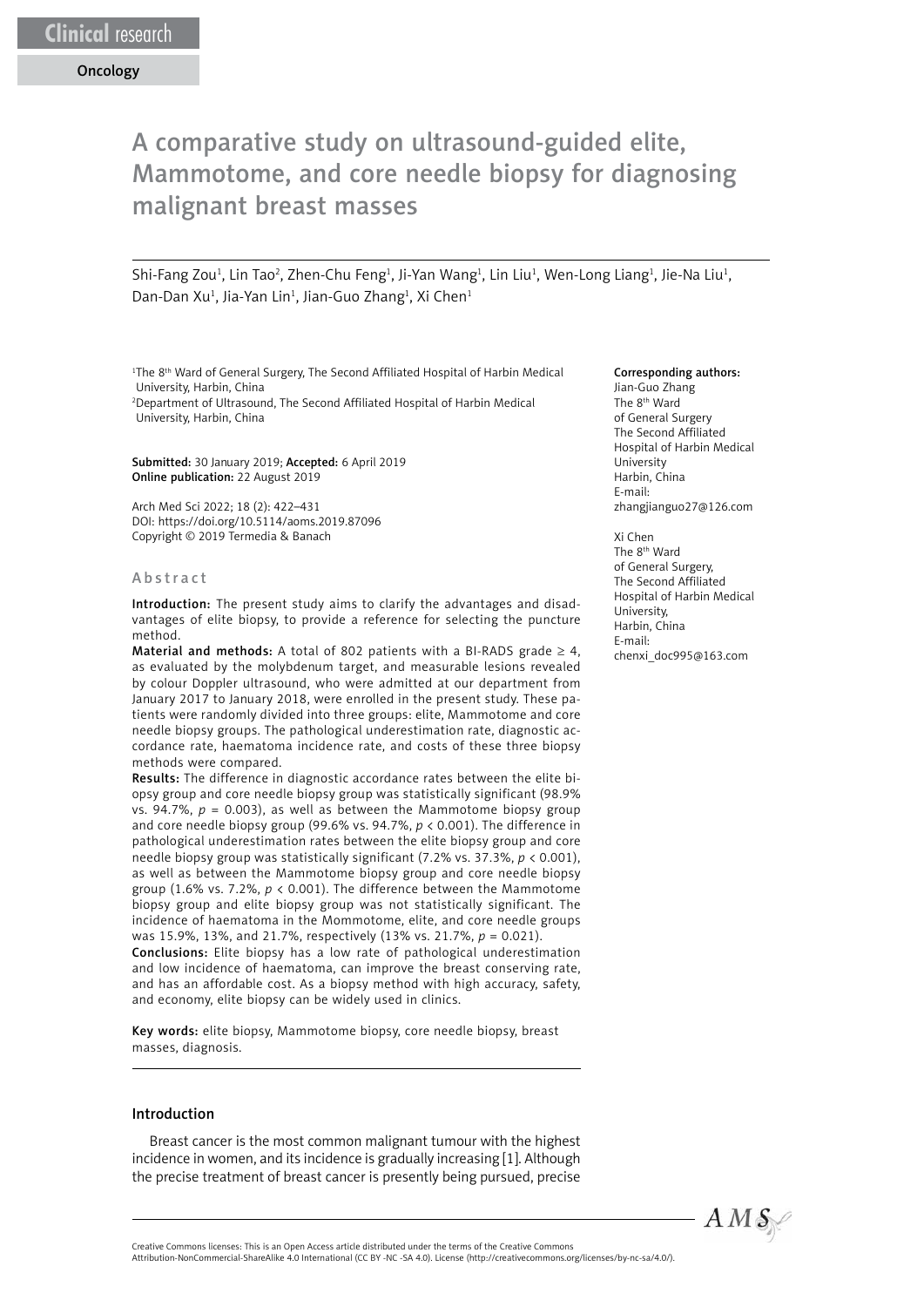treatment remains inseparable from accurate preoperative diagnosis. The breast biopsy methods in the 2018 National Comprehensive Cancer Network (NCCN) guidelines include fine-needle aspiration (FNA) biopsy, core needle biopsy, excisional biopsy, and vacuum-assistant biopsy [2].

Core needle biopsy is easy to operate and cheap. However, it can easily lead to acquiring inadequate samples and has a high pathological underestimation rate [3, 4]. Furthermore, repeated puncture leads to haematoma.

Vacuum-assisted Mammotome biopsy can obtain sufficient samples without repeated puncture. Hence, the diagnostic accuracy is high [5, 6]. However, it requires expensive special equipment (vacuum pumps, operating handles, etc.), and this technology also has a high incidence of haematoma [7].

In 2012, a wireless vacuum-assisted biopsy device was invented. Bagnera *et al.* [8] first confirmed the safety, convenience, and ease of operation of an elite biopsy device. Subsequently, Choi *et al.* [9] confirmed that the biopsy method has a high accuracy.

The elite biopsy system is a special vacuum-assisted, minimally invasive breast biopsy tool developed on the basis of a Mammotome minimally invasive rotary cutting system. This device is portable, does not need to be connected to a power supply, and is a special negative pressure device and special machine. The sampling can begin after self-examination on the basis of properly installing the biopsy needle and operating handle. Sufficient samples can be obtained with only one puncture. Furthermore, the accuracy of elite biopsy is high (95–97.6%) [10, 11]. The elite biopsy device has high accuracy and is convenient to operate. However, the clinical application of elite biopsy is rare. Hence, in order to further explore the elite biopsy method, the investigators designed the present test to compare the advantages and disadvantages of the three biopsy methods.

## Material and methods

# Age of subjects and experimental design

A total of 802 eligible patients, who were admitted to our department from January 2017 to January 2018, were enrolled in the present study. These lesions were measured by colour Doppler ultrasonography before the operation, regardless of the age and size of the masses. All patients were assessed by imaging. The diagnosis of BI-RADS by colour Doppler ultrasound or molybdenum target was grade 4 or higher. Patients with non-measurable lesions and patients with recurrence and metastasis detected by colour Doppler ultrasonography were excluded. All patients provided signed, informed consent for the biopsy. All biopsy procedures were performed by experienced clinicians. All

patients were randomly divided into three groups: elite, Mammotome, and core needle biopsy groups. Among these patients, 267 were assigned to the Mammotome biopsy group (10 patients withdrew from this group due to cost problems, 6 patients transferred to the core needle biopsy group, and 4 patients transferred to the elite biopsy group). Furthermore, 265 patients were assigned in the elite biopsy group, while 270 patients were assigned to the core needle biopsy group. The age of patients in the study groups ranged from 20 to 85 years old, and the diameter of the lesion ranged from 0.68 to 6.0 cm under colour Doppler ultrasound. Standard treatment was performed after biopsy. The preoperative biopsy and postoperative pathology of each patient were compared, and the pathological underestimation rate and diagnostic coincidence rate of these three biopsy methods were calculated. The number of patients with haematoma after biopsy was counted, and the incidence of haematoma in these three groups was calculated. The cost was evaluated based on the standard of our hospital, and the costs of these three biopsy methods were roughly calculated (Figure 1, Table I).

## Major instruments

The ultrasound machine was a colour ultrasound diagnostic apparatus (LOGIQ BOOK XP, GE, USA), with a probe frequency of 11 MHz. The Mammotome biopsy system was purchased from Devicor Medical (USA), which included a vacuum suction pump, an operating handle, and a disposable 8 G biopsy rotary cutting (probe) needle head (the external diameter was 4.3 mm). The elite biopsy system was purchased from Devicor Medical (USA), which included an operating handle and a disposable 10 G biopsy rotary cutting (probe) needle head (the external diameter was 3.4 mm). The tissue biopsy needle was a disposable 14 G automatic biopsy needle (the external diameter was 2.1 mm) (CareFusion, USA) (Figure 2).

## Operation methods

#### Mammotome biopsy

Patients were laid in the supine position, routine disinfection was performed, and surgical drapes were placed. The locations of the lesions were determined by ultrasound. The biopsy points were selected according to the requirements of the breast conserving surgery. It should be considered that the biopsy point and biopsy needle track should be removed as much as possible during the operation. Patients were treated with a mixture of 0.16% lidocaine and a small amount of epinephrine hydrochloride for local infiltration anaesthesia. Anaesthetics were injected into the posterior breast space and the surrounding area of the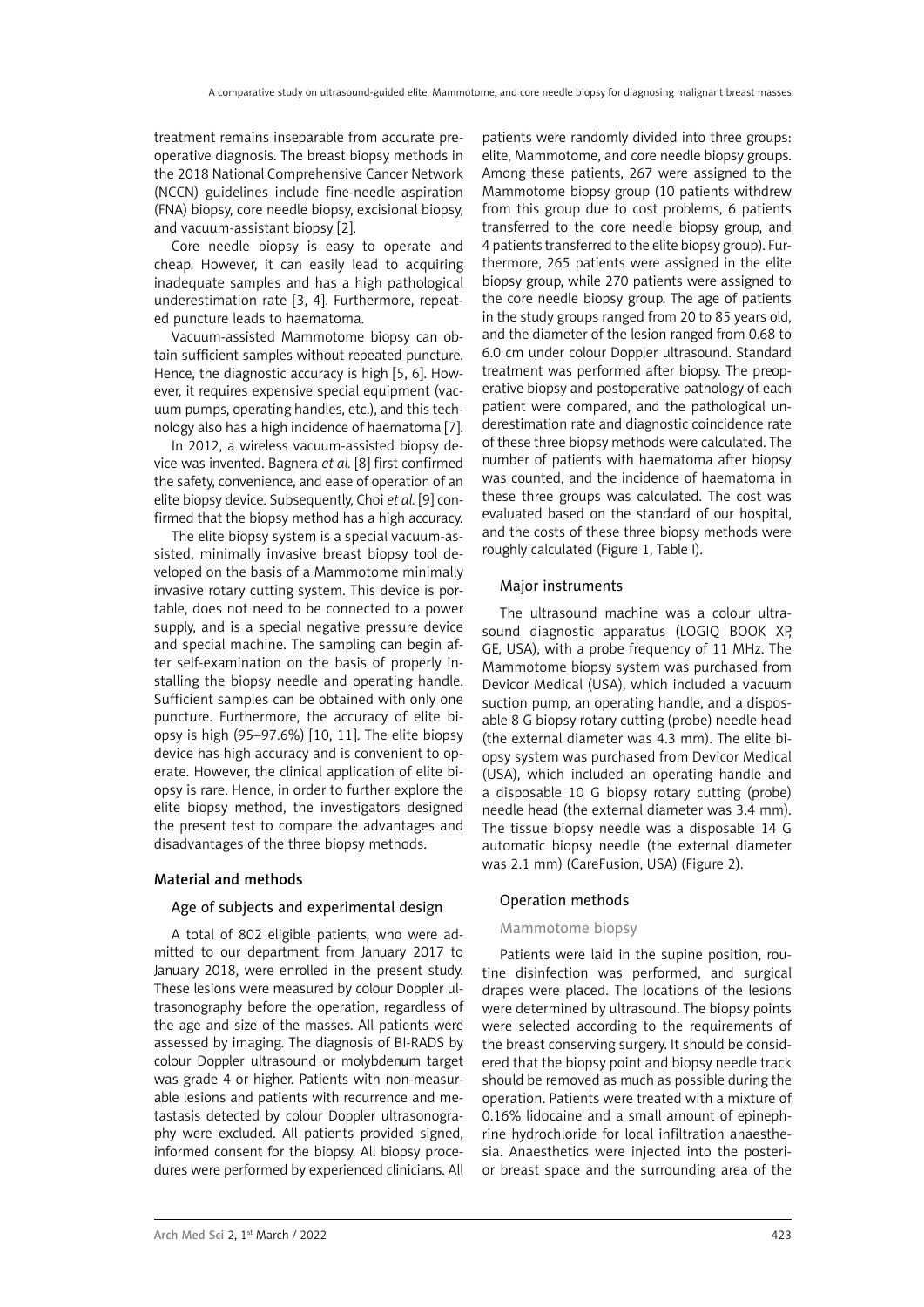Shi-Fang Zou, Lin Tao, Zhen-Chu Feng, Ji-Yan Wang, Lin Liu, Wen-Long Liang, Jie-Na Liu, Dan-Dan Xu, Jia-Yan Lin, Jian-Guo Zhang, Xi Chen



Figure 1. The flow chart of the study

Table I. The basic characteristics of the three groups

| Item                                            | Mammotome biopsy<br>group ( $n = 257$ ) | Elite biopsy group<br>$(n = 269)$ | Core needle biopsy<br>group $(n = 276)$ |
|-------------------------------------------------|-----------------------------------------|-----------------------------------|-----------------------------------------|
| The size of tumour, $n$ (%):                    |                                         |                                   |                                         |
| $\leq$ 2 cm                                     | 129 (50.2)                              | 134 (49.8)                        | 139 (50.4)                              |
| $2 < D \leq 5$ cm                               | 118 (46.0)                              | 126 (46.8)                        | 128 (46.4)                              |
| > 5 cm                                          | 10(3.8)                                 | 9(3.4)                            | 9(3.2)                                  |
| Age [years], median                             | $53 + 9.1$                              | $54 + 9.5$                        | $54 + 9.3$                              |
| Puncture for the first time, $n$ (%):           |                                         |                                   |                                         |
| Yes#                                            | 255 (99.2)                              | 267 (99.3)                        | 273 (98.9)                              |
| <b>No</b>                                       | 2(0.8)                                  | 2(0.7)                            | 3(1.1)                                  |
| Enlarged lymph nodes in the axilla, $n$ (%):    |                                         |                                   |                                         |
| Yes                                             | 92 (35.8)                               | 96 (35.7)                         | 99 (35.9)                               |
| <b>No</b>                                       | 165 (64.2)                              | 173 (64.3)                        | 177(64.1)                               |
| Colour Doppler ultrasound BI-RADS grade, n (%): |                                         |                                   |                                         |
| Grade $3a$                                      | 16(6.2)                                 | 17(6.3)                           | 17(6.2)                                 |
| Grade 4A                                        | 35 (13.6)                               | 37 (13.8)                         | 38 (13.8)                               |
| Grade 4B                                        | 40 (15.6)                               | 42 (15.6)                         | 43 (15.6)                               |
| Grade 4C                                        | 87 (33.9)                               | 91 (33.8)                         | 94 (34.0)                               |
| Grade 5                                         | 79 (30.7)                               | 82 (30.5)                         | 84 (30.4)                               |
| Pathology results, n (%):                       |                                         |                                   |                                         |
| Invasive carcinoma                              | 193 (75.1)                              | 196 (72.9)                        | 183 (66.3)                              |
| <b>DCIS</b>                                     | 15(5.8)                                 | 14(5.2)                           | 8(2.9)                                  |
| Non-malignant diseases <sup>&amp;</sup>         | 48 (18.7)                               | 50 (18.6)                         | 48 (17.4)                               |
| Malignant tumor <sup>£</sup>                    | 1(0.4)                                  | 3(1.1)                            | 9(3.3)                                  |
| Undetermined*                                   | $\Omega$                                | 5(1.8)                            | 27(9.8)                                 |
| Lymphoma                                        | $\mathbf 0$                             | 1(0.4)                            | 1(0.3)                                  |

*#Most of them are patients undergoing neoadjuvant therapy. a The diagnosis of BI-RADS by molybdenum target was grade 4 or higher. Including the cases diagnosed as invasive carcinoma with intraductal carcinoma and intraductal carcinoma with microinvasion. &Including*  all benign diseases and atypical hyperplasia. <sup>1</sup>The biopsy was diagnosed as malignant tumour. However, the type was undetermined.<br>\*Undiganosed cases DCIS – ductal carcinoma in situ *Undiagnosed cases. DCIS – ductal carcinoma in situ.*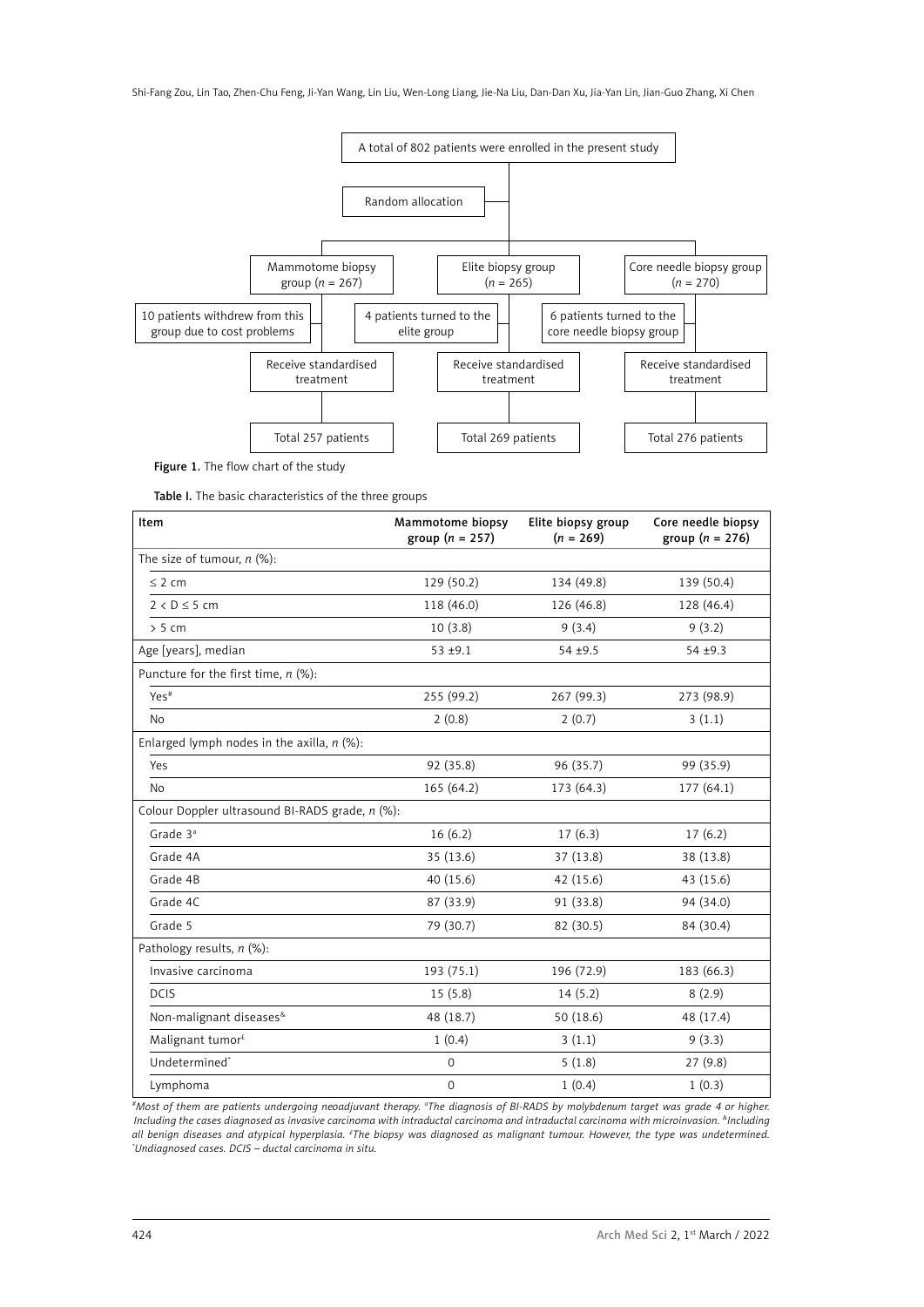

Figure 2. Three biopsy apparatus:  $A - M$ ammotome,  $B -$ elite,  $C -$ core needle

mass, in order to separate the pectoral muscles and reduce secondary damage. A Mammotome rotary cutting machine was checked and connected, and an incision of approximately 3-mm length was made at the appropriate position. The Mammotome rotary cutting knife head was inserted into the centre of the mass through the incision under the guidance of ultrasound, and the gland tissues were cut in a rotary way under ultrasound monitoring. An appropriate amount of tissue was obtained, and the rotary cutting step was ended. The biopsy tissue was fixed with 10% formalin for routine pathological examination. The surface of the wound was covered with sterile dressing and compressed for 15–30 min. Then, the compression bandage with elastic dressing was given for 48 h.

#### Elite biopsy group

The operation process was the same as that for the Mammotome biopsy.

## Core needle biopsy

Routine disinfection was performed and surgical drapes were placed in the operation scope. The biopsy point was selected, and the infiltration anaesthesia of the skin and surrounding area of the mass was performed. Real-time monitoring was performed with a probe to optimise the location of the biopsy guide line and biopsy site. Then, the probe was fixed, and the biopsy needle was placed in the lesion position. Afterwards, the biopsy gun was initiated, and the biopsy needle was quickly pulled out after hearing the gunshot. The tissues in the needle groove were pushed out. This procedure was repeated to obtain the appropriate amount of tissues. Then, the specimens were fixed and patients were bandaged (Figure 3).

## Evaluation criteria

Paraffin section pathological diagnosis was performed on both the biopsy and operation samples of the same patient. Haematoxylin and eosin (H&E) staining was performed. These paraffin sections were observed by two veteran physicians in the Department of Pathology, and their matching conclusion was regarded as the diagnosis. The diagnostic result of the surgical pathology was regarded as the gold standard. In the present study, the underestimation rate was defined as the percentage of the number of patients with benign or undetermined biopsy pathology but with malignant post-operative pathology (ductal carcinoma in situ (DCIS), invasive carcinoma, other malignant tumours), plus the number of patients with DCIS biopsy pathology but with invasive carcinoma post-operative pathology, which accounted for the total number of patients with non-invasive carcinoma or malignant tumour biopsy pathology. The diagnostic accordance rate was defined as the percentage of the number of patients with benign and malignant biopsy pathology, which was consistent with the post-operative pathology, and this accounted for the number of patients without undetermined biopsy pathology. The incidence of haematoma was defined as the percentage of the number of patients with haematomas, which accounted for the total number of patients in the present study.

# Statistical analysis

Data were statistically analysed using SPSS 19.0 software. Count data were expressed in percentage (%) and compared using the  $\chi^2$ -test. If the theoretical frequency is between 1 and 5, the continuity correction result was used. If the theoretical frequency is less than 1, the Fisher exact probability test result was used. On the basis of the results of the  $\chi^2$  test, the Bonferroni correction method was used to correct the results of multiple tests after the pairwise comparison. *P* < 0.05 was considered statistically significant.

# Results

# Pathological underestimation rate and diagnostic accordance rate

There were 257 patients in the Mammotome biopsy group. Among these patients, the biopsy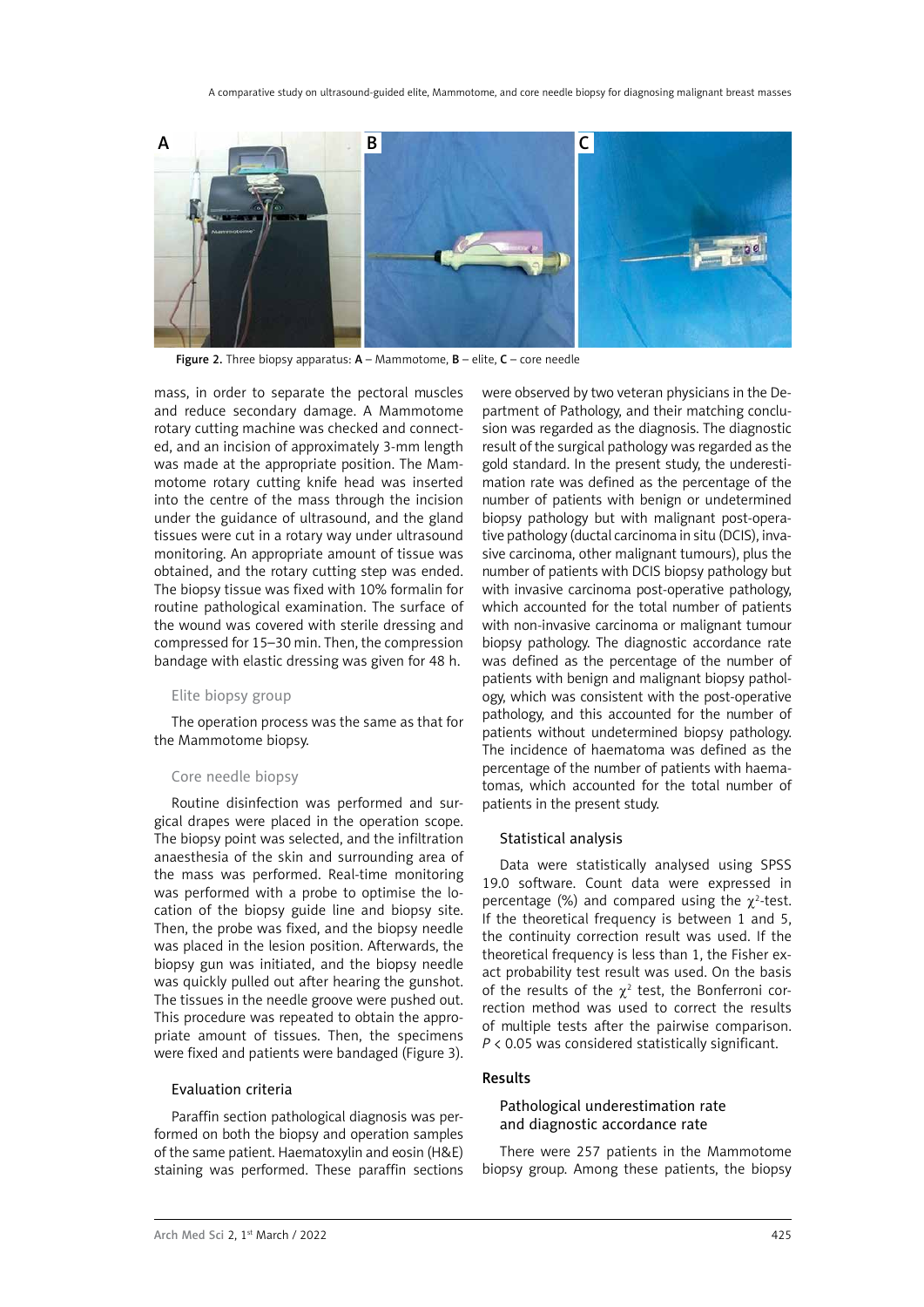



diagnosis revealed that 193 patients had invasive carcinoma, 1 patient had a malignant tumour, 15 patients had DCIS, and 48 patients had non-malignant diseases (one of these patients was diagnosed with malignancy after the operation). The diagnostic accordance rate between the biopsy pathology and post-operative pathology was 99.6%, and the pathological underestimation rate was 1.6% (1/63).

There were 269 patients in the elite biopsy group. Among these patients, the biopsy diagnosis revealed that In total, 196 patients had invasive carcinoma, 3 patients had malignant tumours, 1 patient had lymphoma, 14 patients had DCIS (one of them was diagnosed with invasive carcinoma after the operation), 5 patients could not be diagnosed (two of them were diagnosed with malignancies after the operation), and 50 patients had non-malignant diseases (two of them were diagnosed with malignancies after the operation). The diagnostic accordance rate between biopsy pathology and post-operative pathology was 98.9% (261/264), and the pathological underestimation rate was 7.2% (5/69).

There were 276 patients in the core needle biopsy group. Among these patients, the biopsy diagnosis revealed that 183 patients had invasive carcinomas, 8 patients had DCIS (all of them were diagnosed with invasive carcinoma after the operation), 27 patients could not be diagnosed

Figure 3. Instantaneous biopsy pictures of the three apparatus. The red arrow indicates the mass, and the yellow arrow indicates the biopsy needle track, which are marked A, B, and C, respectively.  $A - M$ ammotome,  $B -$ elite,  $C -$ core needle

(18 of them were diagnosed with breast cancer after the operation), 48 patients had non-malignant diseases (5 of them were diagnosed with breast cancer after the operation), 9 patients had malignant tumours, and 1 patient had lymphoma. The diagnostic accordance rate between the biopsy pathology and post-operative pathology was 94.7% (236/249), and the pathological underestimation rate was 37.3% (31/83).

There were differences in overall comparison in terms of diagnostic accordance rates and pathological underestimation rates among the three groups ( $p \le 0.001$ ). The diagnostic accordance rates of the elite biopsy group (98.9%) were significantly higher than those of the core needle biopsy group (94.7%), and the difference was statistically significant ( $p = 0.003$ ). The diagnostic accordance rates of the Mammotome biopsy group (99.6%) was significantly higher than that of the core needle biopsy group (94.7%), and the difference was statistically significant ( $p < 0.001$ ). The difference in diagnostic accordance rates between the Mammotome biopsy group and elite biopsy group was not statistically significant ( $p = 1.905$ ). The pathological underestimation rates of the elite biopsy group (7.2%) was significantly lower than that of the core needle biopsy group (37.3%), and the difference was statistically significant (*p* < 0.001). The pathological underestimation rates of the Mammotome biopsy group (1.6%) was significant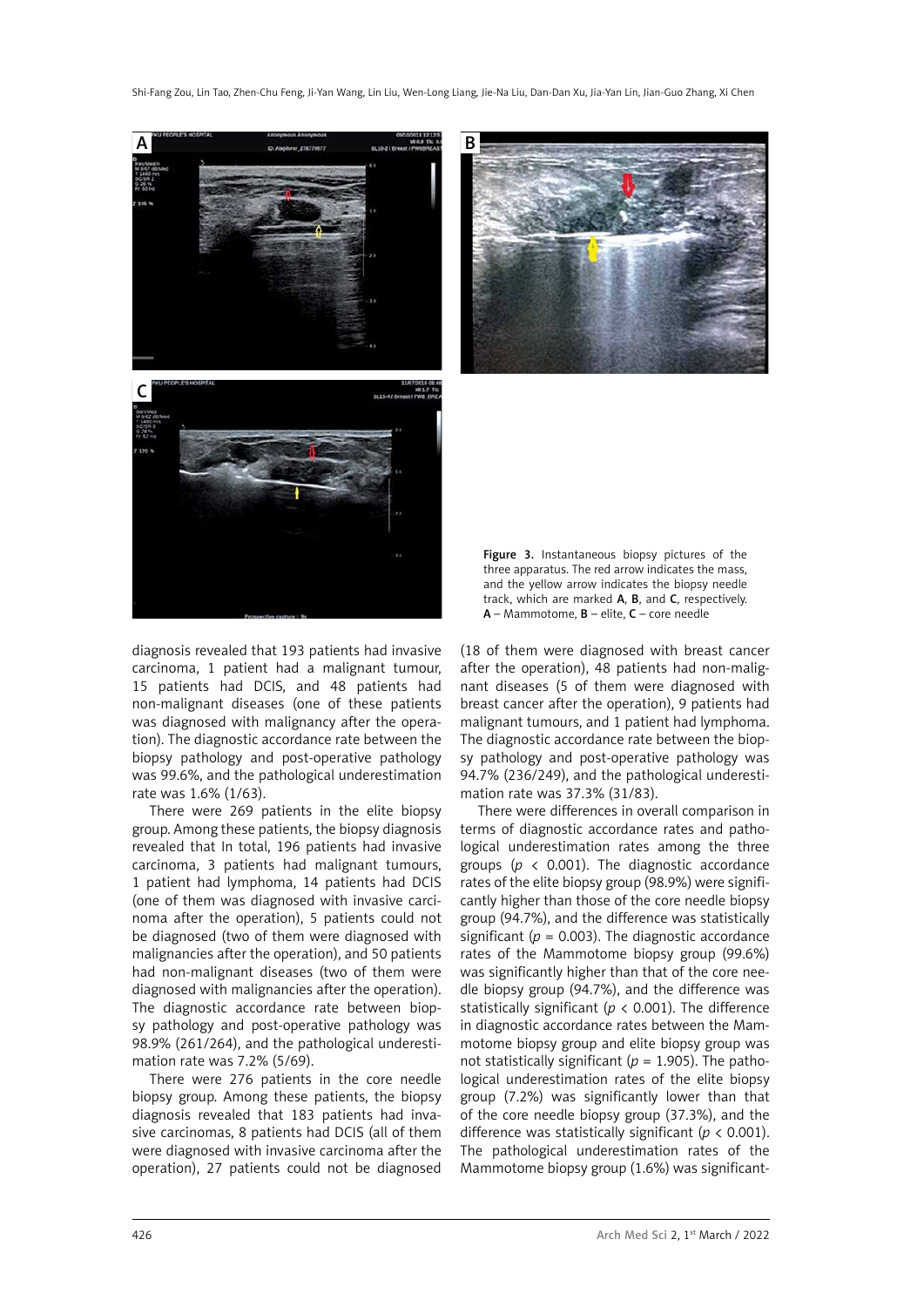ly lower than that of the core needle biopsy group (37.3%), and the difference was statistically significant ( $p \lt 0.0001$ ). The difference in pathological underestimation rates between the Mammotome biopsy group and the elite biopsy group was not statistically significant  $(p = 0.762,$  Table II).

In subgroups, different colour Doppler ultrasound BI-RADS grade had different results. In respect of diagnostic accordance rates, only grade 4B was statistically significant as a whole  $(p = 0.002)$ . In the subsequent pairwise comparison, the diagnostic accordance rate of the elite biopsy group was significantly higher than that of the core needle biopsy group, and the difference was statistically significant (*p* = 0.006). The diagnostic accordance rate of the Mammotome biopsy group was significantly higher than that of the core needle biopsy group, and the difference was statistically significant (*p* = 0.048). The difference in diagnostic accordance rates between the Mammotome biopsy group and the elite biopsy group was not statistically significant. In respect of pathological underestimation rates, grades 4B, 4C, and 5 were statistically significant as a whole (*p* < 0.001). In subsequent pairwise comparison of grade 4B, the rate of the elite biopsy group was significantly lower than that of the core needle biopsy group, and the difference was statistically significant  $(p = 0.024)$ . The rate of the Mammotome biopsy group was significantly lower than that of the core needle biopsy group, and the difference was statistically significant (*p* < 0.001). In following pairwise comparison of grade 4C, the rate of the elite biopsy group was significantly lower than that of the core needle biopsy group, and the difference was statistically significant ( $p = 0.006$ ). The rate of the Mammotome biopsy group was significantly lower than that of the core needle biopsy group, and the difference was statistically significant (*p* < 0.001). In following pairwise comparison of grade 5, the rate of the elite biopsy group was significantly lower than that of the core needle biopsy group, and the difference was statistically significant ( $p < 0.001$ ). The rate of the Mammotome biopsy group was significantly lower than that of the core needle biopsy group, and the difference was statistically significant ( $p \lt 0.001$ ). The rates between the Mammotome biopsy group and elite biopsy group were not statistically significant in these three subgroups (Table III).

In the subgroup of the size of the mass it was significant only in  $2 < D \le 5$  cm about diagnostic accordance rate (Mammotome: 99.2%, elite: 99.2%, core needle: 93.0%, *p* = 0.004). However, there was no statistical difference between any two groups. There was significance in  $\leq 2$  cm (*p* = 0.002) and 2 < D ≤ 5 cm (*p* < 0.001) in terms of pathological underestimation rates. In subsequent pairwise comparison, the rate of the Mammotome

| Groups                                                                                                                                                                    |               | Non-malignant diseases   |            | Undetermined                 |                | Intraductal carcinoma        | Diagnostic                  | Pathological                |
|---------------------------------------------------------------------------------------------------------------------------------------------------------------------------|---------------|--------------------------|------------|------------------------------|----------------|------------------------------|-----------------------------|-----------------------------|
|                                                                                                                                                                           | Biopsy (n)    | Underestimation<br>cases | Biopsy (n) | Underestimation<br>cases (n) | Biopsy (n)     | Underestimation<br>cases (n) | accordance rate<br>$\infty$ | underestimation<br>rate (%) |
| Mammotome biopsy group                                                                                                                                                    | $\frac{8}{4}$ |                          |            |                              | $^{15}$        |                              | 99.6                        | $-1.6$                      |
| Elite biopsy group                                                                                                                                                        |               |                          |            |                              | $\overline{4}$ |                              | 98.9                        | 7.2                         |
| Core needle biopsy group                                                                                                                                                  |               |                          |            | $\frac{8}{18}$               | ∝              | ∝                            | 94.7                        | 37.3                        |
| P-value                                                                                                                                                                   |               |                          |            |                              |                | ۱                            | 0.0004                      | (0.0001                     |
| The underestimation of intraductal carcinoma including the cases diagnosed as invasive carcinoma with intraductal carcinoma and intraductal carcinoma with microinvasion. |               |                          |            |                              |                |                              |                             |                             |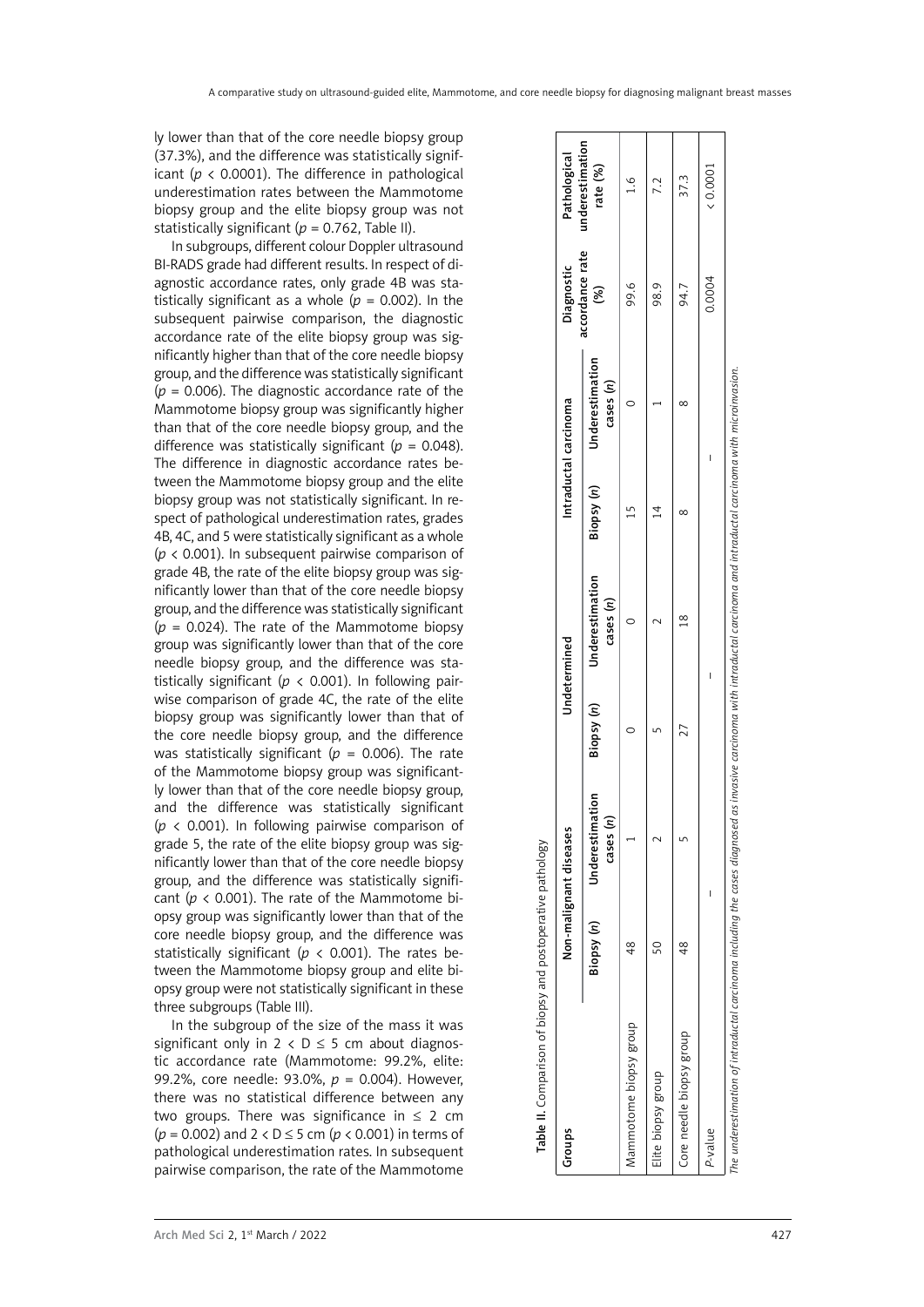biopsy group was lower than that of the core needle biopsy group in  $\leq$  2 cm (0.0 vs. 23.5), and the difference was statistically significant ( $p = 0.003$ ). In  $2 < D \le 5$  cm, the differences of Mammotome vs. core needle (4.3 vs. 6.3) and elite vs. core needle (8.3 vs. 6.3) were significant (*p* < 0.001).

# The incidence of haematoma

The case data were reviewed. There were 257 patients in the Mammotome biopsy group. Among these patients, haematoma occurred in 41 patients after the operation, and the incidence of haematoma was 15.9%. Furthermore, there were 269 patients in the elite biopsy group. Among these patients, haematoma occurred in 35 patients after the operation, and the incidence of haematoma was 13.0%. There were 276 patients in the core needle biopsy group. Among these patients, haematoma occurred in 60 patients after the operation, and the incidence of haematoma was 21.7%. There were differences in overall comparison among the three groups (*p* < 0.001). The incidence of haematoma in the elite biopsy group was lower than that in the core needle biopsy group, and the difference was statistically significant ( $p = 0.021$ ). Nonetheless, the difference between the Mammotome biopsy group and core needle biopsy group was not statistically significant ( $p = 0.267$ ), as was the case between the Mammotome biopsy group and elite biopsy group (*p* = 1.000, Table IV).

In the experiment, a small number of people gave up breast-conserving surgery because of the haematoma. A total of 16 patients gave up breast-conserving due to severe haematoma. The statistical results revealed that in the core needle biopsy group 10 patients gave up breast conserving, and the breast conserving rate was reduced by 4.4%. In the Mammotome biopsy group, 6 patients gave up breast-conserving due to hematoma, and the breast conserving rate was reduced by 2.8%. In the elite biopsy group, none of the patients gave up breast-conserving due to haematoma. Concerning patients resigned from BCT due to an extensive haematoma, there were differences in overall comparison among the three groups (*p* = 0.007). However, in pairings, only the difference between the elite biopsy group and core needle biopsy group was statistically significant ( $p = 0.012$ ). The *p-*value between the Mammotome biopsy group and core needle biopsy group was 1.000. The *p-*value between the Mammotome biopsy group and elite needle biopsy group was 0.105.

#### Cost

With our hospital's fee standard as a reference, the cost of a Mammotome biopsy is approximately 7500 yuan, the cost of an elite biopsy is approx-

Table III. The colour Doppler ultrasound BI-RADS grade of three groups

| Rate                               | Mammotome<br>biopsy group (%) | Elite biopsy<br>group (%) | Core needle<br>biopsy group (%) | P-value |
|------------------------------------|-------------------------------|---------------------------|---------------------------------|---------|
| Diagnostic accordance rate:        |                               |                           |                                 |         |
| Grade 4A                           | 97.1                          | 97.0                      | 93.3                            | 0.1391  |
| Grade 4B                           | 100                           | 97.6                      | 82.1                            | < 0.001 |
| Grade 4C                           | 100                           | 98.9                      | 97.6                            | 0.1071  |
| Grade 5                            | 100                           | 100                       | 97.5                            | 0.1111  |
| Pathological underestimation rate: |                               |                           |                                 |         |
| Grade 4A                           | 2.9                           | 6.5                       | 15.4                            | 0.1942  |
| Grade 4B                           | $\Omega$                      | 10.0                      | 47.6                            | < 0.001 |
| Grade 4C                           | $\Omega$                      | 6.7                       | 58.8                            | < 0.001 |
| Grade 5                            | $\Omega$                      | $\Omega$                  | 100                             | & 0.001 |

Table IV. The comparison of three groups after puncture

| Treatment                                | Mammotome<br>biopsy group,<br>n (%) | Elite biopsy<br>group, $n$ $(\%)$ | Core needle<br>biopsy group,<br>n (%) | P-value |
|------------------------------------------|-------------------------------------|-----------------------------------|---------------------------------------|---------|
| Neoadjuvant therapy                      | 45 (17.5)                           | 47(17.5)                          | 49 (17.7)                             | 0.9956  |
| Breast-conserving operation <sup>§</sup> | 38 (17.9)                           | 47(21.2)                          | 35(15.4)                              | 0.285   |
| Mastectomy                               | 177 (64.6)                          | 175(61.3)                         | 192 (66.9)                            |         |
| Haematoma                                | 41 (15.9)                           | 35(13.0)                          | 60(21.7)                              | 0.0219  |

*§ Some patients gave up breast-conserving due to the severe haematoma. The breast-conserving rate here is the data after removing the cases of giving up breast-conserving therapy.*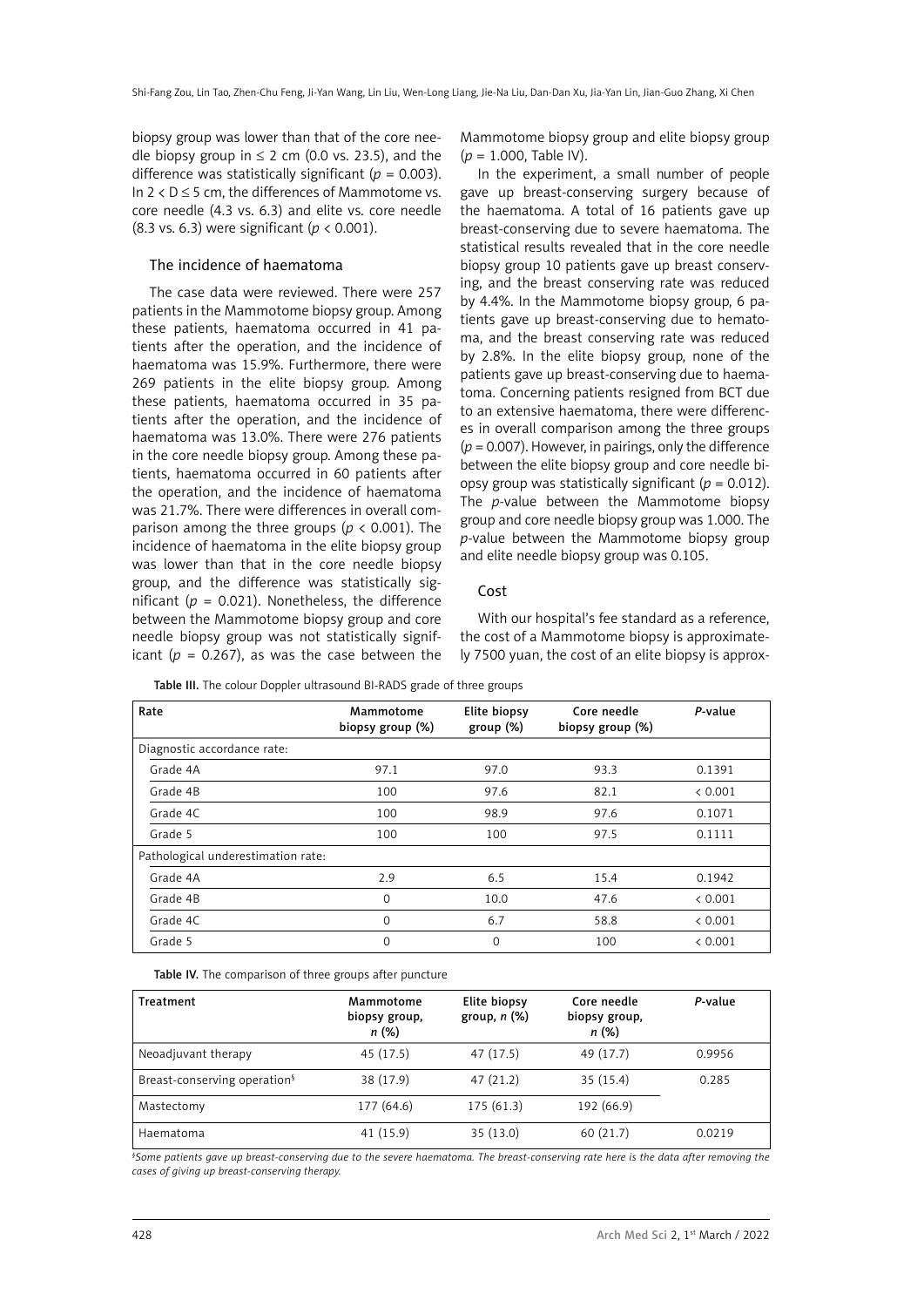imately 2800 yuan, and the cost of a core needle biopsy is approximately 1600 yuan. The cost of Mammotome biopsy was much higher than that of elite biopsy and core needle biopsy.

# Discussion

Ultrasound-guided core needle biopsy is an accurate method for evaluating breast masses [12], which has been widely used in clinics. However, due to its spring drive, its controllability in exciting moments remains poor. To master the technique, a biopsy operator needs to undergo a certain learning curve [13]. Therefore, the requirement of operation level of biopsy operators is high, the operator's experience is closely associated to the reliability of the diagnostic results [14], and improper operation can easily cause secondary damages, such as pneumothorax [15]. The operation stability of vacuum-assisted biopsy is significantly higher than that of core needle biopsy, the secondary damage is less, and the amount of acquired tissue is large. Although there is a learning curve in the operation of vacuum-assisted biopsy, it is safe even in the early stages of the operation [16]. According to the length and weight of the biopsy specimen, the amount of tissue of the 14 G biopsy needle is approximately 12–17 mg, the amount of acquired tissue of the 11 G biopsy needle is approximately 83–116 mg, and the amount of acquired tissue of the 8 G biopsy needle is approximately 246–310 mg. It has been mentioned in the article that the amount of acquired tissue of the 11 G Mammotome probe is approximately six times that of the 14 G core needle [17]. Through our calculations, the amount of acquired tissue of the 10 G elite biopsy is 5–7 times that of the 14 G core needle, and the amount of acquired tissue of the 8 G elite biopsy is 14–25 times that of the 14 G core needle. An adequate amount tissue significantly affects the diagnostic accordance rate [6, 18]. Therefore, vacuum-assisted biopsy has a higher diagnostic accuracy rate and better safety, when compared to core needle biopsy [5]. Accurate preoperative diagnosis is essential for treatment decision-making. For patients with masses  $>$  5 cm (T3), when the biopsy pathological diagnosis is invasive carcinoma, neoadjuvant therapy is the first choice for treatment. If the biopsy diagnosis is DCIS or DCIS with a small amount of invasive carcinoma, perhaps surgical therapy is the first choice. Therefore, high diagnostic accordance rate and low pathological underestimation rate are closely correlated with the formulation of the treatment plan and prognosis of patients. Our experimental results show that elite biopsy has a higher pathological accuracy rate and lower underestimation rate than core needle biopsy. There is no significant difference in pathological

accuracy rate and underestimation rate between the Mammotome and elite biopsy group, as other experimental studies have revealed [11, 19]. It is safe to operate without special equipment, it is easy and simple to operate, and is not limited by the environment. The Mammotome's line-piping system limits the needle insertion direction, needle insertion depth, and rotation direction to a certain extent, and has certain requirements for the operation site. Hence, elite biopsy has obvious advantages over Mammotome biopsy.

The biopsy results of different BI-RADS grades revealed that the difference in the diagnostic accordance rate of BI-RADS grade was statistically significant only in grade 4B among the three groups. In subsequent pairwise comparison, the difference between Mammotome biopsy and core needle biopsy, elite and core needle biopsy were significant. But, the differences in the pathological underestimation rates of BI-RADS grades 4B, 4C, and 5 among the three groups were statistically significant. Regardless of BI-RADS result, the rate of the elite biopsy group was significantly lower than that of the core needle biopsy group. The longitudinal comparison revealed that in our experiments there was no significant correlation between the BI-RADS grade and the accuracy of diagnosis and the rate of pathological underestimation. The study revealed that the accuracy of core needle biopsy increased with the increase in BI-RADS grade, but the difference was not statistically significant [20]. Maybe there is such a correlation; however, there are few experiments to confirm their correlation directly. BI-RADS is an index to assess the risk of breast cancer. Its height only represents the probability of breast cancer. Whether the accuracy of diagnosis and the rate of pathological underestimation are correlated to BI-RADS grade or not is worthy of further exploration. Hence, no matter the rating, we can choose the elite biopsy first. In view of the fact of the high diagnostic accordance rate of the three biopsy methods, and taking into account the cost, core needle biopsy can be considered for grade 4C and 5 masses.

Determining from the results of our experiments, the accuracy of the biopsy is not correlated to the size of the mass. Although some of the positive results were obtained in our experiment, there was no corresponding clinical significance. According to the ease of operation, a large mass is easier to operate than a small one. This difference is more pronounced in the core needle biopsy. For the incidence of haematoma, vacuum-assisted biopsy does not require repeated needle insertion, which reduces tissue secondary damage, and the incidence of haematoma is lower than that of core needle biopsy. The external diameter of the Mammotome biopsy needle is 4.3 mm, while the exter-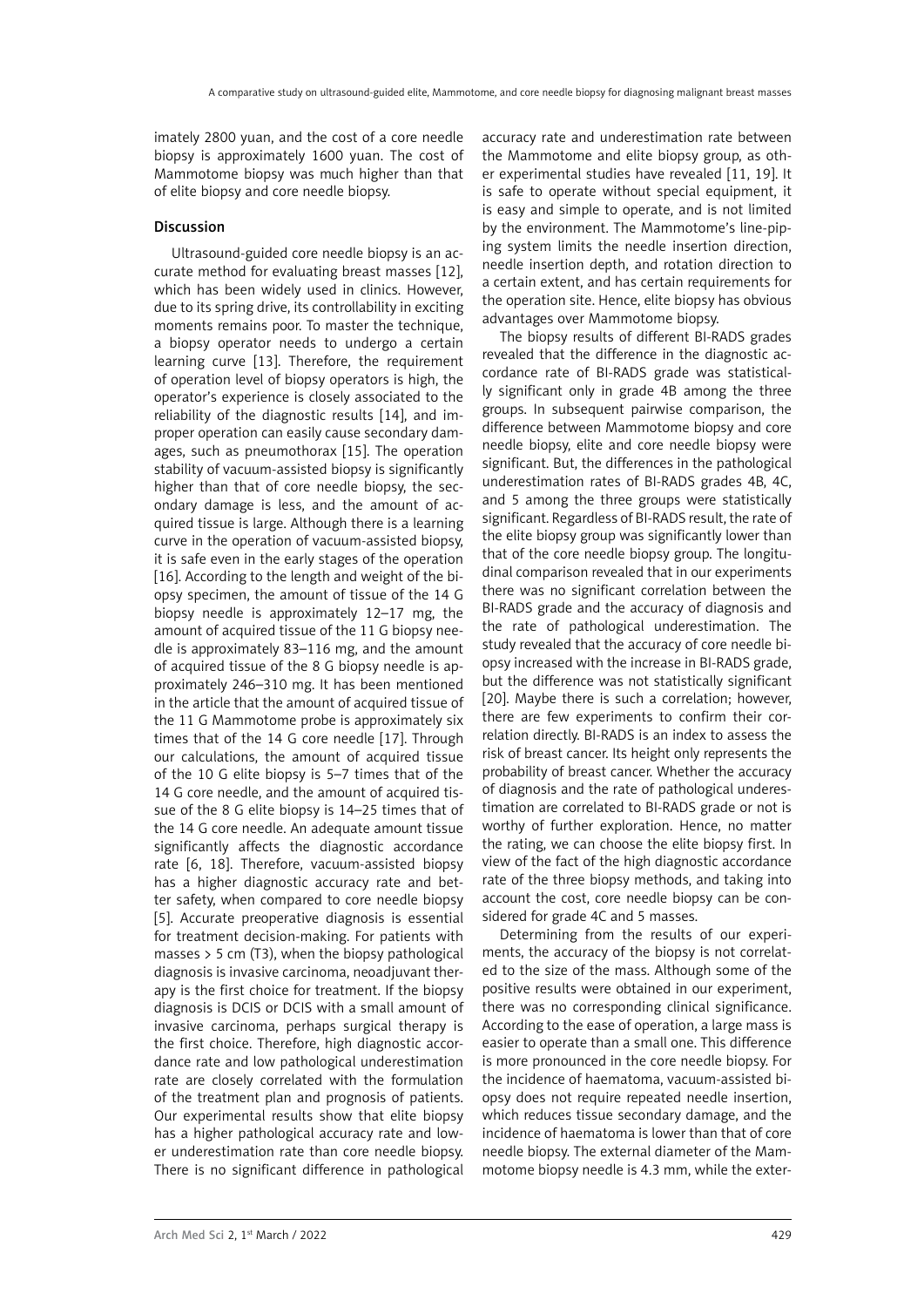nal diameter of the elite biopsy needle is 3.4 mm. The external diameter of the Mammotome biopsy needle is larger than that of the elite biopsy needle, which leads to more gland destruction during biopsy to the glands. In fact, the incidence of haematoma was statistically significant in only the elite group compared with core needle biopsy. The incidence of haematoma of the elite biopsy group was lower than that of the core needle biopsy group. In deciding the surgical method before the operation, there is a need to comprehensively evaluate the size of the mass, the size of the breast, and the ratio of the mass to the breast, and there is also a need to evaluate the operability of the breast-conserving surgery and the accuracy of the surgical margin selection. Severe haematoma can lead to unclear margins of the mass, which affects the judgment of the surgical margin. For patients with severe haematoma after biopsy, the incidence of false negativity is increased in breast-conserving surgical margins. Therefore, taking into account operation safety, in the preoperative formulation of surgical strategies, some of the patients gave up breast conserving because of the haematoma. The decreased rate of breast conserving in the elite group was significantly lower than that in the core needle biopsy group. This approach can improve the breast conserving rate. Related experimental studies have revealed that breast-conserving patients have better functional status and fewer symptoms than those with mastectomy [21]. The loss of breast has a major effect on patient's identity and mental health. Patients who underwent breast-conserving therapy (BCT) reported better body shape. The results of the experiment showed that the approach of operation had little effect on the quality of life. After all, there are too many factors related to quality of life [22]. But the investigator wonders whether breast-preservation has a certain effect on marriage.

In conclusion, as a new method of breast biopsy, elite biopsy has a high diagnostic accuracy rate and a low pathological underestimate rate, and the incidence of haematoma after biopsy is low. Furthermore, this approach can improve the breast conserving rate, and has an affordable price. As an economical biopsy method with high accuracy and safety, elite biopsy can be widely used in clinics.

## Acknowledgments

Shi-Fang Zou and Lin Tao contributed equally to this study.

#### Conflict of interest

The authors declare no conflict of interest.

#### References

- 1. India State-Level Disease Burden Initiative Cancer Collaborators. The burden of cancers and their variations across the states of India: the Global Burden of Disease Study 1990-2016. Lancet Oncol 2018; 19: 1289-306.
- 2. National Comprehensive Cancer Network. NCCN Guidelines – Breast Cancer. Available from: https://www.nccn. org/
- 3. Łukasiewicz E, Ziemiecka A, Jakubowski W, Vojinovic J, Bogucevska M, Dobruch-Sobczak K. Fine-needle versus core-needle biopsy – which one to choose in preoperative assessment of focal lesions in the breasts? Literature review. J Ultrason 2017; 17: 267-74.
- 4. Brennan ME, Turner RM, Ciatto S, et al. Ductal carcinoma in situ at core-needle biopsy: meta-analysis of underestimation and predictors of invasive breast cancer. Radiology 2011; 260: 119-28.
- 5. Huang XC, Hu XH, Wang XR, et al. A comparison of diagnostic performance of vacuum-assisted biopsy and core needle biopsy for breast microcalcification: a systematic review and meta-analysis. Ir J Med Sci 2018; 187: 999-1008.
- 6. Pan S, Liu W, Jin K, Liu Y, Zhou Y. Ultrasound-guided vacuum-assisted breast biopsy using Mammotome biopsy system for detection of breast cancer: results from two high volume hospitals. Int J Clin Exp Med 2014; 7: 239-46.
- 7. Kibil W, Hodorowicz-Zaniewska D, Kulig J. Mammotome biopsy under ultrasound control in the diagnostics and treatment of nodular breast lesions – own experience. Pol Przegl Chir 2012; 84: 242-6.
- 8. Bagnera S, Patania S, Milanesio L, Gatti G, Orlassino R. New wireless handheld ultrasound-guided vacuum-assisted breast biopsy (VABB) devices: an important innovation in breast diagnosis. Open J Radiol 2013; 3: 174-9.
- 9. Choi ER, Han BK, Ko ES, et al. Initial experience with a wireless ultrasound-guided vacuum-assisted breast biopsy device. PLoS One 2015; 10: e0144046.
- 10. Ma SH, Ling FH, Cui SE, Li XW, Huang ZH. Application of ultrasound-guided mammotome elite biopsy system in preoperative diagnosis of breast cancer [Article in Chinese]. Modern Diagnosis and Treatment 2017; 28: 1448-50.
- 11. Bozzini A, Cassano E, Raciti D, et al. Analysis of efficacy and accuracy of 2 vacuum-assisted breast biopsy devices: mammotome and elite. Clin Breast Cancer 2018; 18: e1277-82.
- 12. Mocian F, Georgescu R, Coroş MF, et al. The revisited role of ultrasound guided core needle biopsy in the breast cancer diagnosis. Chirurgia (Bucur) 2018; 113: 244-52.
- 13. Koskela A, Berg M, Sudah M, et al. Learning curve for add-on stereotactic core needle breast biopsy. Acta Radiol 2006; 47: 454-60.
- 14. Ciatto S, Houssami N, Ambrogetti D, et al. Accuracy and underestimation of malignancy of breast core needle biopsy: the Florence experience of over 4000 consecutive biopsies. Breast Cancer Res Treat 2007; 101: 291-7.
- 15. Schizas N, Lazopoulos A, Krimiotis D, et al. Beware of hemopneumothorax following core needle breast biopsy. Respir Med Case Rep 2018; 25: 49-51.
- 16. Park HS, Jeon CW. Learning curve for breast mass excision using a vacuum-assisted biopsy system. Minim Invasive Ther Allied Technol 2014; 23: 235-40.
- 17. Nakano S, Imawari Y, Mibu A, Otsuka M, Oinuma T. Differentiating vacuum-assisted breast biopsy from core needle biopsy: Is it necessary? Br J Radiol 2018; 91: 20180250.
- 18. Fishman JE, Milikowski C, Ramsinghani R, Velasquez MV, Aviram G. US-guided core-needle biopsy of the breast: